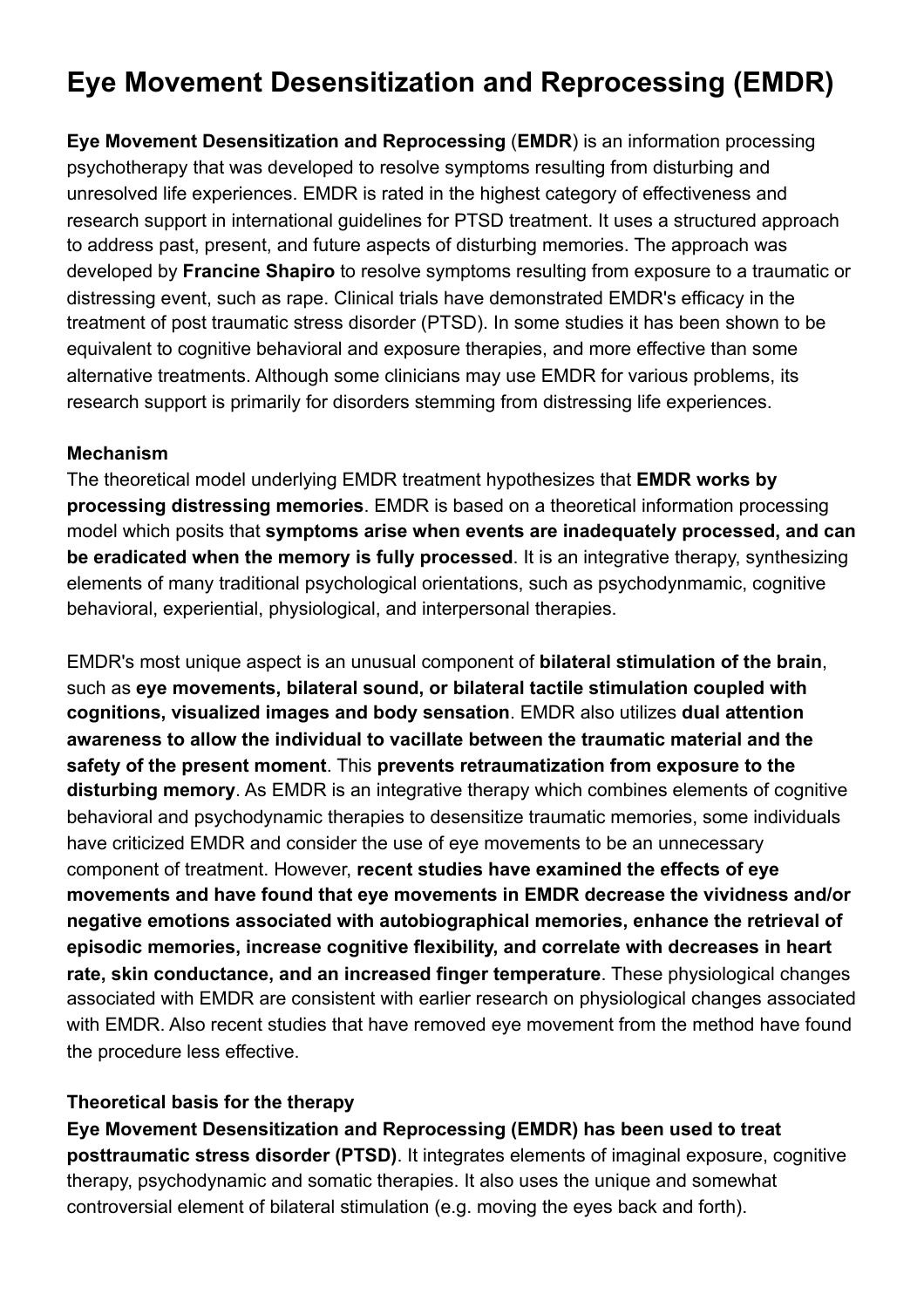**According to Francine Shapiro's theory, when a traumatic or distressing experience occurs, it may overwhelm usual ways of coping and the memory of the event is inadequately processed; the memory is dysfunctionally stored in an isolated memory network.**

**When this memory network is activated, the individual may re-experience aspects of the original event, often resulting in inappropriate overreactions. This explains why people who have experienced or witnessed a traumatic incident may have recurring sensory flashbacks, thoughts, beliefs, or dreams**. **An unprocessed memory of a traumatic event can retain high levels of sensory and emotional intensity, even though many years may have passed.** 

EMDR uses a structured eight-phase approach and addresses the past, present, and future aspects of the dysfunctionally stored memory. During the processing phases of EMDR, the client attends to the disturbing memory in multiple brief sets of about 15-30 seconds, while simultaneously focusing on the dual attention stimulus (e.g., therapist-directed lateral eye movements, alternate hand-tapping, or bilateral auditory tones). Following each set of such dual attention, the client is asked what associative information was elicited during the procedure. This new material usually becomes the focus of the next set. This process of alternating dual attention and personal association is repeated many times during the session.

**The theory is that EMDR works directly with memory networks and enhances information processing by forging associations between the distressing memory and more adaptive information contained in other semantic memory networks.** It is thought that the distressing memory is transformed when new connections are forged with more positive and realistic information. This results in a transformation of the emotional, sensory, and cognitive components of the memory so that, when it is accessed, the individual is no longer distressed. Instead he/she recalls the incident with a new perspective, new insight, resolution of the cognitive distortions, elimination of emotional distress, and relief of related physiological arousal.

When the distressing or traumatic event is an isolated incident, the symptoms can often be cleared with one to three EMDR sessions. But when multiple traumatic events contribute to a health problem - such as physical, sexual, or emotional abuse, parental neglect, severe illness, accident, injury, or health-related trauma that result in chronic impairment to health and wellbeing - the time to heal may be longer.

Another perspective is that eye movements are an epiphenomenon unnecessary, and that EMDR is simply a form of desensitisation.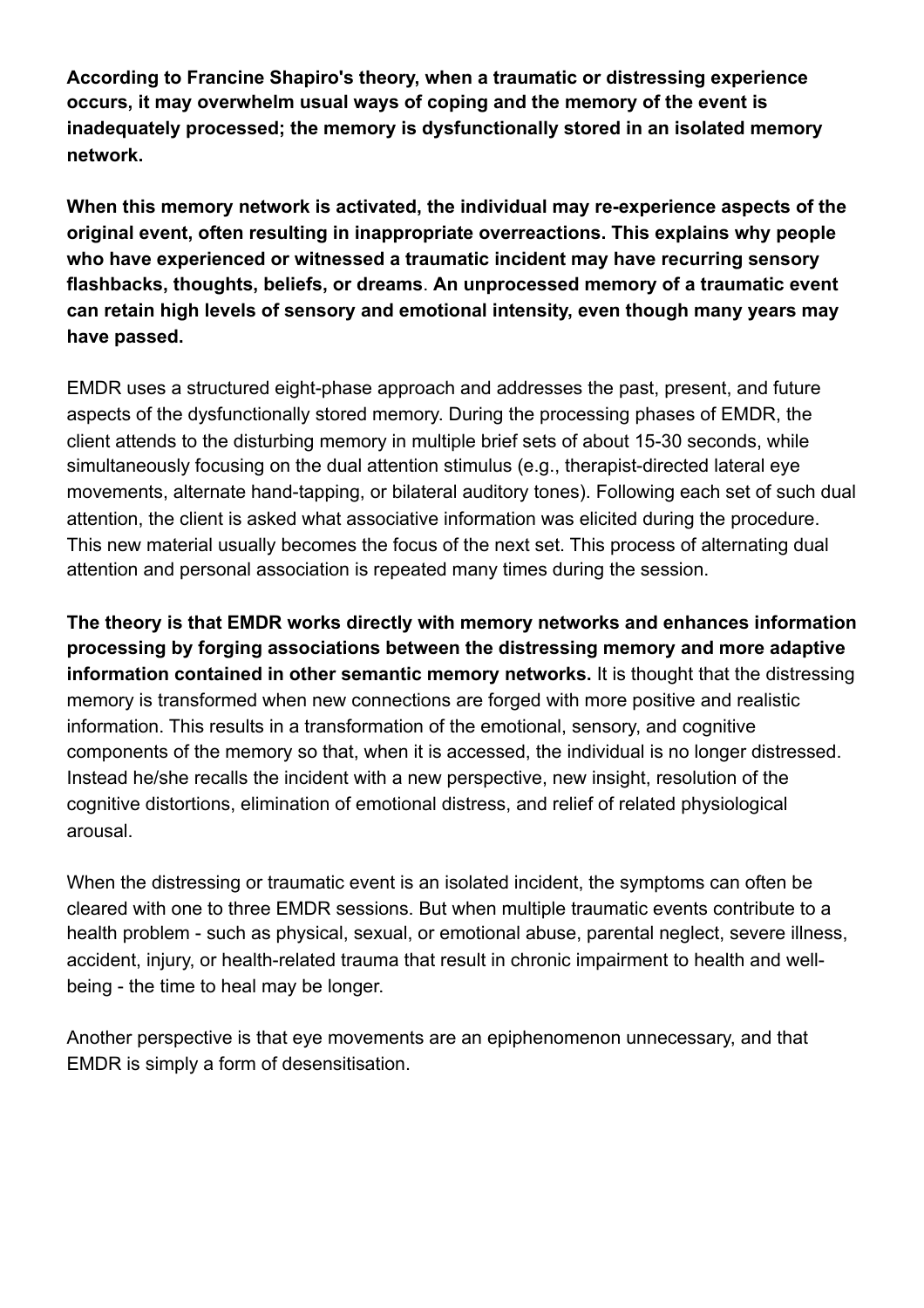# **Description of EMDR therapy process**

**Phase I:** In the first sessions, the **patient's history** and an **overall treatment plan** are discussed. During this process the therapist **identifies and clarifies potential targets for EMDR**. Target refers to a *disturbing issue, event, feeling, or memory* for use as an initial focus for EMDR. **Maladaptive beliefs** are also identified.

**Phase II:** Before beginning EMDR for the first time, it is recommended that the client **identify a safe place**, an image or memory that elicits *comfortable feelings and a positive sense of self*. This safe place can be used later to *bring closure to an incomplete session or to help a client tolerate a particularly upsetting session*.

**Phase III:** In developing a target for EMDR, prior to beginning the eye movements, a **snapshot image is identified that represents the target** and the disturbance associated with it. Using that image is a way to *help the client focus on the target*. **A negative cognition (NC) is identified** - *a negative statement about the self that feels especially true when the client focuses on the target image*.

**A positive cognition (PC)** is also identified - a positive self-statement that is *preferable to the negative cognition.*

**Phase IV:** The therapist asks the patient to **focus simultaneously on the image, the negative cognition, and the disturbing emotion or body sensation**. Then the therapist usually asks the client to follow a moving object with his eyes; *the object moves alternately from side to side so that the client's eyes also move back and forth.*

After a set of eye movements, the client is asked to **report briefly on what has come up;** this may be a **thought, a feeling, a physical sensation, an image, a memory, or a change in any one of the above**. In the initial instructions to the client, the therapist asks him to **focus on this thought**, and begins a new set of eye movements. Under certain conditions, however, the therapist directs the client to **focus on the original target memory or on some other image, thought, feeling, fantasy, physical sensation, or memory**. From time to time the therapist may query the client about his **current level of distress**. The **desensitization phase ends when the SUDS (Subjective Units of Disturbance Scale) has reached 0 or 1.** 

EMDR also uses a three-pronged approach, to **address past, present and future aspects of the targeted memory.**